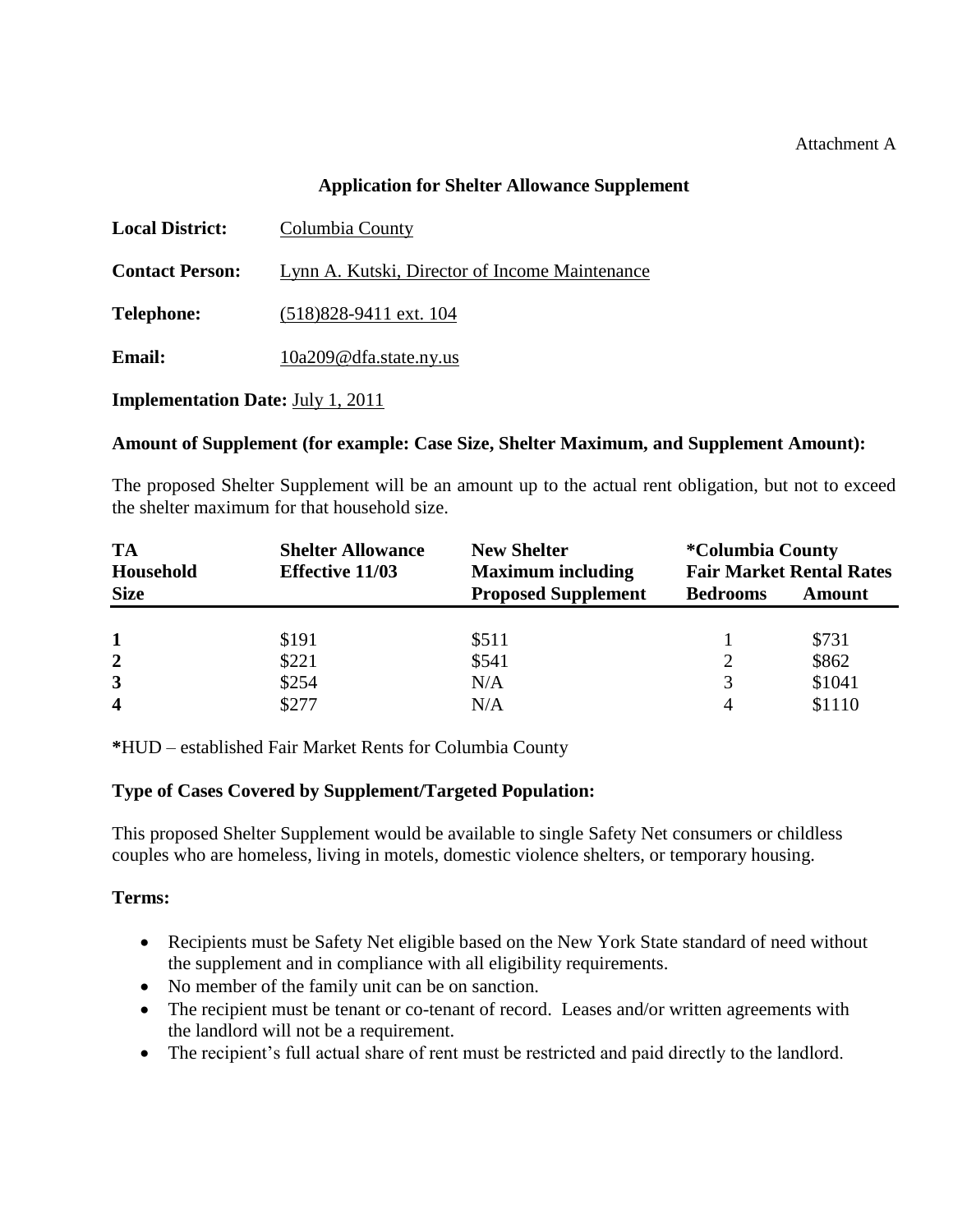# **List eligibility criteria and how determined and documented including the following:**

1. How much will non-legally responsible Non-Temporary Assistance (NTA) persons residing in the same dwelling be required to contribute towards the excess shelter costs (e.g., a prorata share of rent costs, 30 percent of income, the lesser of these two variables, etc.)?

All non-SNA household members must contribute either their pro-rated share of the rent or 30 percent of their gross income, whichever is less.

Will SSI recipients or ineligible aliens residing in the household be expected to contribute towards rent cost? SSI recipients and ineligible aliens will be expected to contribute towards the rent.

If so, how will this amount be determined? SSI recipients and ineligible aliens will be expected to contribute either their prorated share of the rent or 30 percent of their income, whichever is less. All adults living in the dwelling will be required to verify their income.

2. How will contributions towards rent from individuals outside the household be verified and what standards will be applied in determining whether such contributions and be sustained in the future? Contributions towards rent from members outside the household will be verified and monitored by a statement from the recipient and from the individual making the contribution. The statement must include whether it is a onetime payment or the anticipated frequency.

How will the district assure that third party contributors are not legally responsible relatives? The recipient must be TA eligible in order to receive a rent supplement. Therefore, legal lines of responsibility will be reviewed during the initial eligibility.

3. Will the district require that there be a court proceeding concerning the nonpayment of shelter costs prior to the individual being determined eligible for supplemental shelter payments? Not applicable as Columbia County is not planning to utilize rent supplements to address back rent issues.

If not, how will the district determine that the shelter arrears are legitimate and the responsibility of the TA recipient? N/A

4. How will co-tenant of record lease arrangements be handled? The recipient must be tenant or co-tenant of record in order to be considered for the rent supplement program. Households that include both Safety Net and Family Assistance or SN MOE individuals will be budgeted as appropriate in regard to Temporary Assistance regulations for co-op budgeting.

Will leases be required of all tenants of record? Leases will not be required.

5. Will shelter arrears for shelter supplementation cases be limited in monetary amount (e.g., \$3,000?) or to a specific time period (e.g., six months of arrears)? Not applicable as Columbia County is not planning to utilize the rent supplement program to address back rent issues.

If yes, please detail: N/A

6. How will the district handle modifications (e.g., moves, rent increases, etc)? Any modification (such as increase in rent, moves, change in income or household composition, etc) will require a reassessment and the shelter supplement will be adjusted accordingly.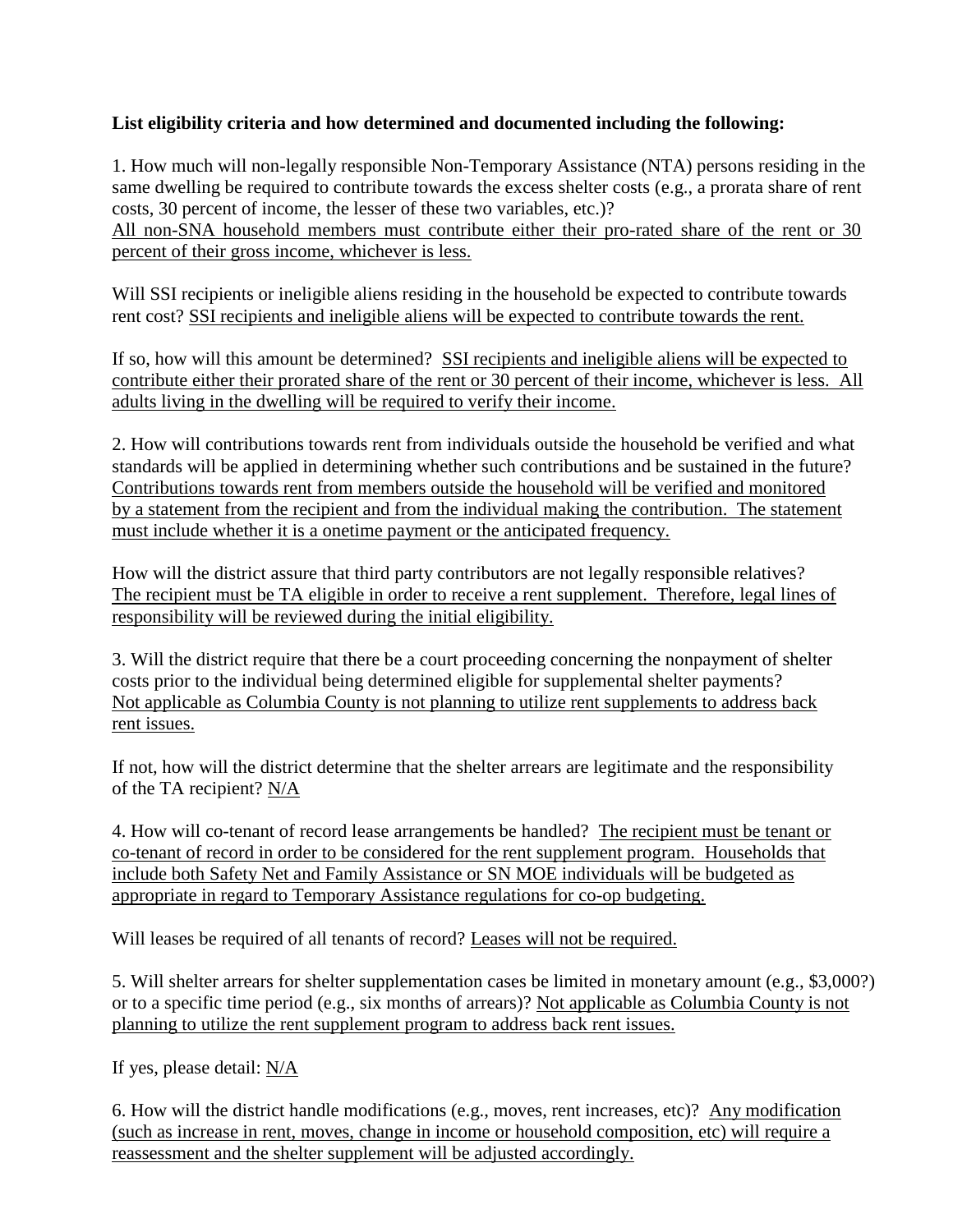What standards will be followed in determining whether supplementation will continue? following a move? Continued supplementation will be contingent on affordability, compliance with the program requirements and continued Temporary Assistance eligibility. Individuals choosing to move for any reason other than health and safety or issues outside of their control must be moving into a less expensive shelter situation.

Will the district require the recipient of the supplemental shelter allowance to report changes related to the supplemental allowance timely, as a condition of eligibility for the allowance? Yes, all changes must be reported in a timely manner.

7. Will any local forms be used to facilitate the supplementation process? Yes, see attached.

If so, copies must be provided with the plan.

8. Will there be any health and safety standards regarding the housing that must be met prior to paying supplemental allowances or arrears? The dwelling must meet the appropriate city/town codes. Inspections will not be required except for individuals requesting a security agreement or in the event that a claim of health and safety violations is made under which circumstances the matter will be referred to local inspection officials.

9. Will the supplemental allowance be time limited in any way? The supplemental allowance will be limited to three (3) years as long as the recipient meets the eligibility requirements. Extension of the supplement will be handled on a case by case basis. Situations that would warrant an extension are when the following circumstances have occurred, and the client still cannot obtain affordable housing.

- The client has proven their ongoing search for affordable housing
- The client has complied with all requirements of the Employment Unit
- The client if required, has applied for and followed through on the application for Social Security Disability or Supplemental Security Income

10. Will the supplementation process include a onetime incentive payment to the landlord? A onetime incentive payment to the landlord will be determined on a case by case basis. Onetime payments will be authorized in extreme situations where the applicant/recipient has exhausted every other avenue and the landlord is requiring additional payment based on the clients poor rental history.

Authorization of such payment requires approval of the Commissioner, Deputy Commissioner or Director of Income Maintenance.

11. How will the district ensure that the existence of the supplement does not adversely affect the ability of non-TA recipient individuals or childless couples (i.e. low income working individuals or childless couples) to find and retain affordable housing? The district does not anticipate the shelter supplement having an adverse affect on Non-TA recipient or low income working individuals or childless couples as the benefit provided will be lower than the HUD standards.

**Length of Time Supplement Offered to Individual Cases: (e.g. 3 months, 6 months, indefinitely etc.)**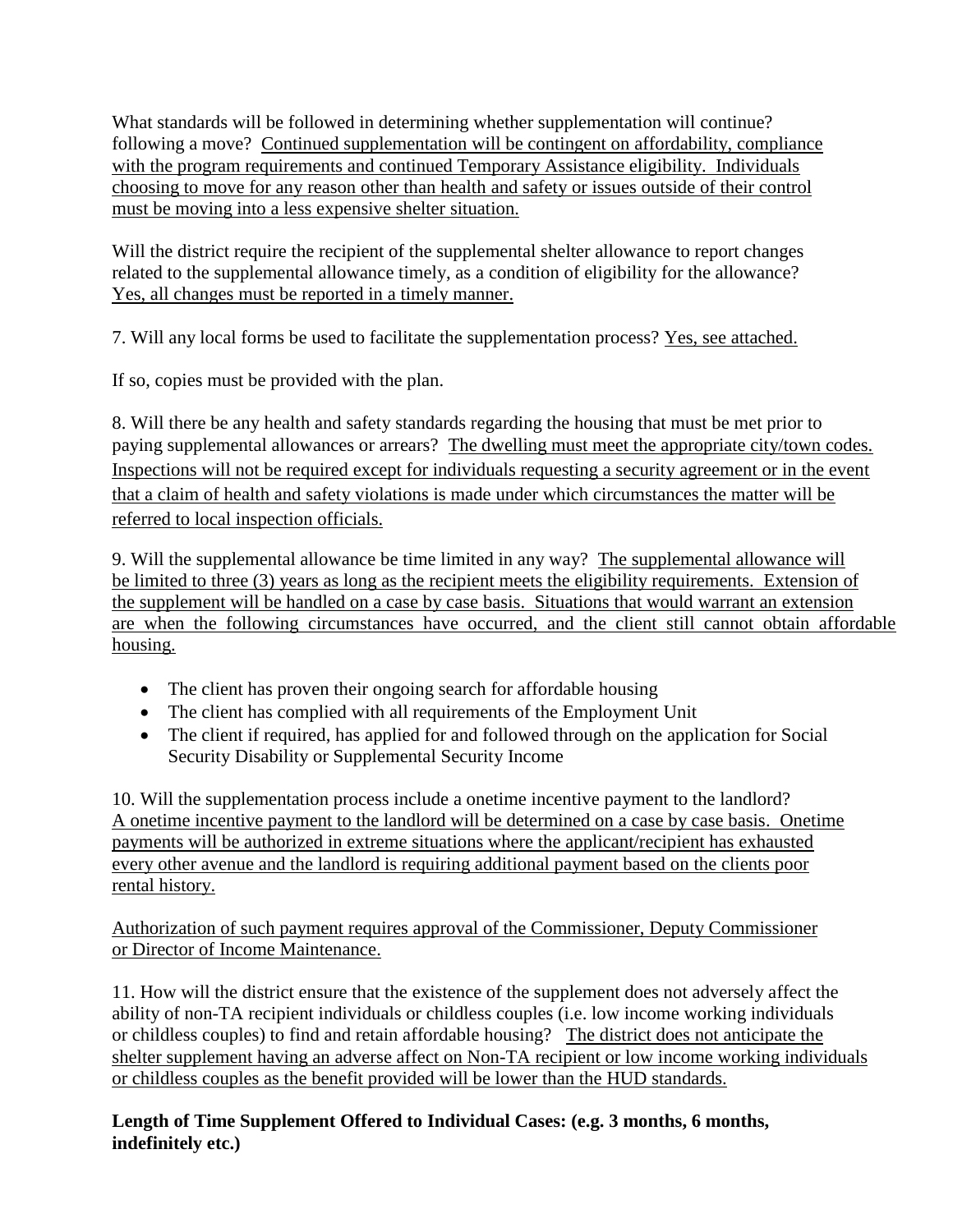The shelter supplement will continue for three (3) years as long as the individual or childless couples continue to meet the eligibility requirements. Extensions will be granted on a case by case basis with the approval of Administration.

## **Columbia County Shelter Supplement - Estimate of Cost Savings/Neutrality**

Since January 1, 2011 the Agency has housed an average of 72 people per night in 52 motel rooms. Of the 72 people an average of 43 are single individuals/childless couples. This population averages 42 motel rooms per night. The average cost of a motel room is \$75.00 per night or \$2,250 per month.

### **Cost of Motel rooms per month for Single individuals/childless couples**

 $\overline{42}$  rooms x \$75.00 per night = \$3,150 per night  $$3,150 \times 30$  nights = \$94,500 per month

**Cost of Shelter Supplement per month for Single individuals/childless couples**

42 shelter supplements x  $$320$  per month =  $$13,440$  per month

| $Cost of model rooms =$ | $$94,500$ per month                                        |
|-------------------------|------------------------------------------------------------|
| $Cost of Supplement =$  | $$13,440$ per month                                        |
| Monthly Savings $=$     | \$81,060 per month x 12 months = $$972,720$ Annual savings |

#### **Purpose/Justification**

The rising cost of housing in Columbia County and the economic decline has made it increasingly difficult to meet the housing needs for a significant part of our Safety Net population. Our homeless population has increased by 41.18% since 2008. Over the past several years, Columbia County lost a considerable amount of "affordable housing". Apartment buildings that once served to house many Temporary Assistance clientele have been sold, rehabbed and are now utilized as one family dwelling for the owners. This transition has contributed to the increased homelessness within the County.

The maximum total grant for a single childless Safety Net recipient is \$357.00 per month with heat included. According to HUD the fair market rental rate for a one bedroom apartment in Columbia County is \$731.00. The fair market value is significantly higher than the \$191.00 Temporary Assistance shelter allowance. An individuals entire Temporary Assistance grant of \$357.00 would not even cover half of the monthly rental expense of \$731.00. These figures make it increasingly difficult for Safety Net individuals to find and retain housing.

Columbia County does not have a homeless shelter or any official Emergency Housing. The homeless clientele are placed in the local motels which is not a desirable solution. Utilizing motels for Emergency Housing creates a variety of challenges such as those listed below:

- 1.Extensive financial cost.
- 2.Most locations are rural with no public transportation making it difficult for the individuals to look for employment or affordable housing, to access treatment providers and to go grocery shopping.